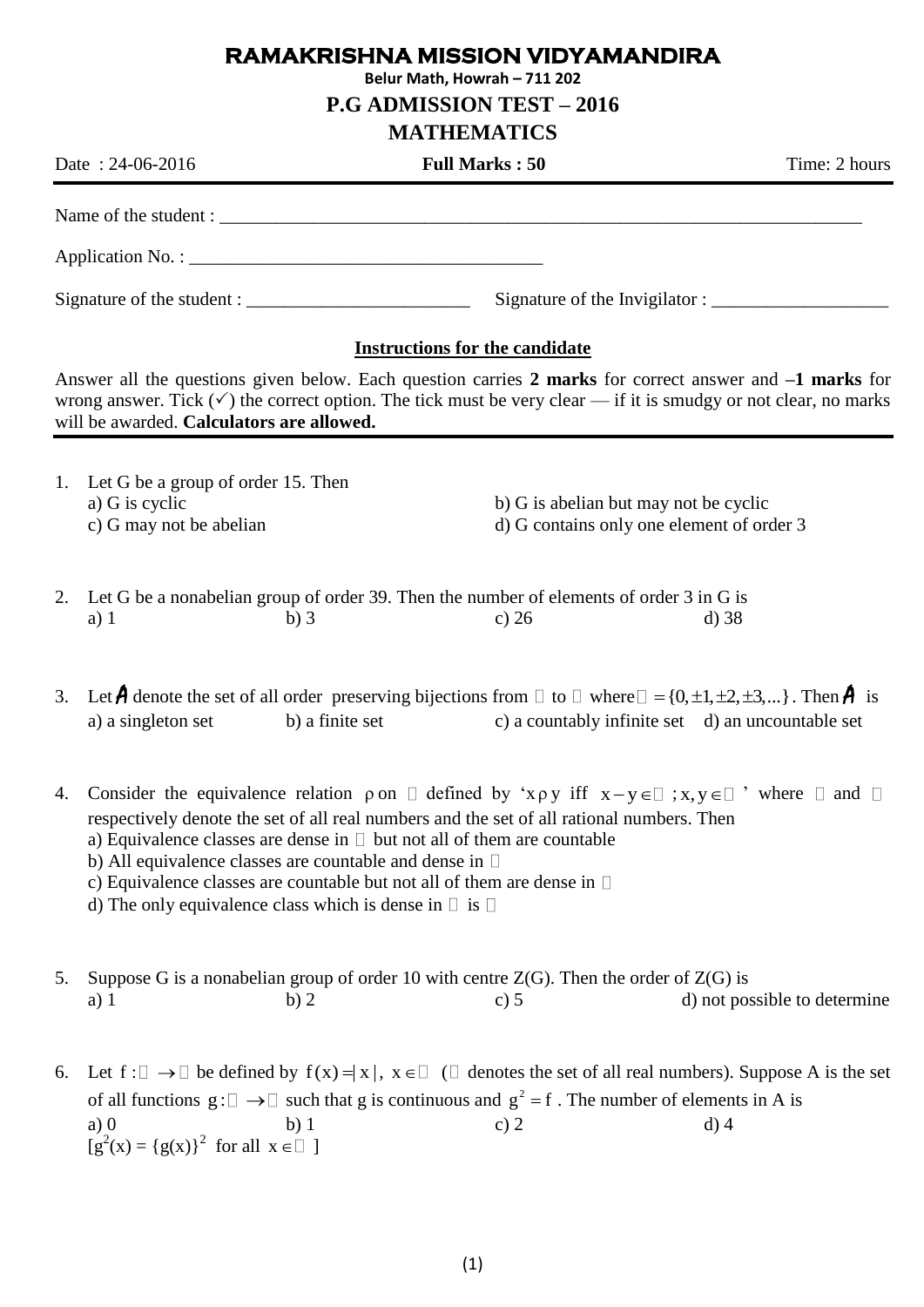|    | 7. Let $A \subseteq \Box$ such that $A \cap A^d = \phi$ ( $\Box$ denotes the set of all real numbers, $A^d$ denotes the derived set of A<br>and $\phi$ denotes the empty set). Then |                                                                                               |                                                                                      |                       |
|----|-------------------------------------------------------------------------------------------------------------------------------------------------------------------------------------|-----------------------------------------------------------------------------------------------|--------------------------------------------------------------------------------------|-----------------------|
|    | a) $A^d$ must be empty<br>c) $Ad$ is at most a finite set                                                                                                                           |                                                                                               | b) $Ad$ is at most a singleton set<br>d) $Ad$ may be infinite                        |                       |
| 8. | Consider the metrics 'd <sub>1</sub> ', 'd <sub>2</sub> ', 'd <sub>3</sub> ' defined on $\Box$ (the set of all natural numbers) as follows :                                        |                                                                                               |                                                                                      |                       |
|    | $d_1(x, y) =  x - y , d_2(x, y) = \left  \frac{1}{x} - \frac{1}{y} \right , d_3(x, y) = \begin{cases} 1, x \neq y \\ 0, x = y \end{cases}$                                          |                                                                                               |                                                                                      |                       |
|    | Then<br>a) No two of $d_1$ , $d_2$ , $d_3$ are equivalent<br>c) $d_2$ and $d_3$ are not equivalent                                                                                  |                                                                                               | b) $d_1$ and $d_3$ are not equivalent<br>d) $d_1$ , $d_2$ , $d_3$ all are equivalent |                       |
| 9. | The value of $\tau$ (180) is<br>a) 12                                                                                                                                               | $b)$ 13<br>$[\tau(n)]$ denotes the number of positive divisors of n                           | c) $18$                                                                              | $d)$ 19               |
|    |                                                                                                                                                                                     |                                                                                               |                                                                                      |                       |
|    | a) $10$                                                                                                                                                                             | 10. The number of zeros with which the decimal representation of 50! terminates is<br>$b)$ 11 | c) $12$                                                                              | $d)$ 13               |
|    | 11. The value of $\phi(360)$ is                                                                                                                                                     |                                                                                               |                                                                                      |                       |
|    | a) $90$<br>$\phi$ denotes the Euler's phi-function]                                                                                                                                 | b)96                                                                                          | c) $92$                                                                              | $d$ ) 98              |
|    |                                                                                                                                                                                     |                                                                                               |                                                                                      |                       |
|    | 12. The value of $\lim_{x\to 0} \frac{\int_{0}^{x^2} e^{\sqrt{1+t}} dt}{x^2}$ is                                                                                                    |                                                                                               |                                                                                      |                       |
|    |                                                                                                                                                                                     |                                                                                               |                                                                                      |                       |
|    | $a)$ 1                                                                                                                                                                              | b)0                                                                                           | c) $e^2$                                                                             | $d$ ) e               |
|    | 13. The value of $\lim_{n \to \infty} \left  \frac{1}{n+1} + \frac{1}{n+2} +  + \frac{1}{n+n} \right $ is                                                                           |                                                                                               |                                                                                      |                       |
|    | a) $log 2$                                                                                                                                                                          | b) $log(1+e)$                                                                                 | c) $log 3$                                                                           | d) $\log \frac{1}{2}$ |
|    | 14. Taking space length h = 0.5 the value of $\Delta^6 \left[ \left( 1 - \frac{x}{3} \right) \left( 1 - \frac{4}{5} x^2 \right) \left( 1 - \frac{x^3}{3} \right) \right]$ is        |                                                                                               |                                                                                      |                       |
|    |                                                                                                                                                                                     |                                                                                               |                                                                                      | $6 \times 4$          |

15. Let f be a differentiable function such that  $M_2 = \max_{a \le x \le b} |f''(x)|$ . Then the maximum error in linear interpolation on [a,b] is given by

45

a) 
$$
\frac{hM_2}{8}
$$
 b)  $\frac{h^2M_2}{8}$  c)  $\frac{h^2M_2}{2}$  d)  $\frac{h^2M_2}{6}$ 

a) 1 b) –1 c) 0 d)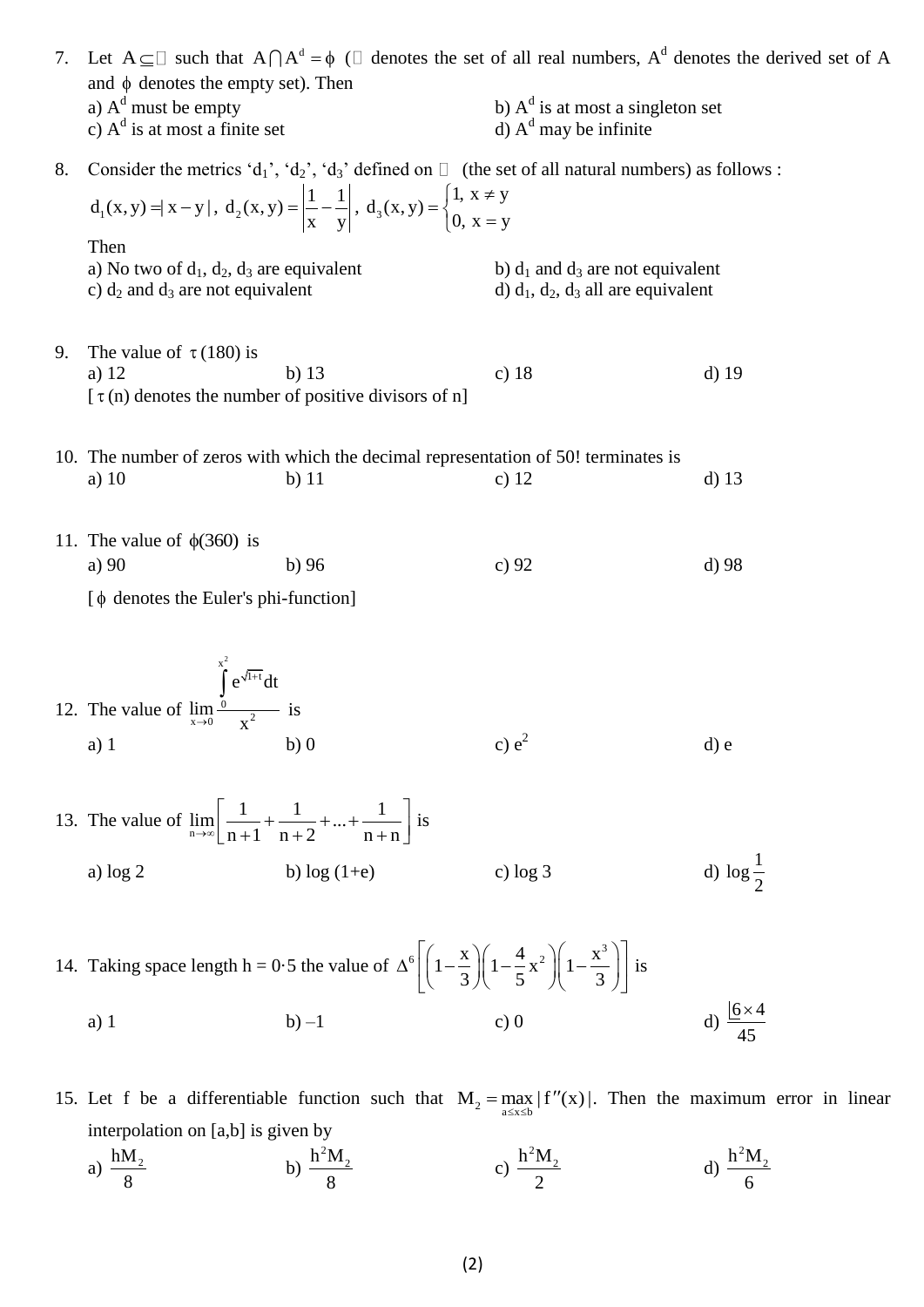16. One root of the equation  $e^x - 3x^2 = 0$  lies in the interval (3, 4). Then the least number of iterations of the bisection method so that  $|error| \le 10^{-3}$  is a) 10 b) 8 c) 6 d) 4

17. In an examination 30% of the students failed in Mathematics, 15% of the students failed in English and 10% of the students failed in both Mathematics and English. A student is chosen at random. If he failed in English then the probability that he passed in Mathematics is

a) 
$$
\frac{1}{2}
$$
 b)  $\frac{1}{10}$  c)  $\frac{1}{3}$  d)  $\frac{7}{10}$ 

18. Let X be a continuous random variable with p.d.f.  $f(x)$  given by  $x + \frac{1}{2}$ ,  $-1 < x < 1$  $f(x) = \begin{cases} \theta x + \frac{1}{2} \end{cases}$  $0^{2}$ , elsewhere  $\int \theta x + \frac{1}{2}$ ,  $-1 < x < 1$  $=\{$  $\overline{\mathcal{L}}$ 

where  $\theta$  is a constant. Then the value of  $\theta$  for which var(X) is maximum is

- a) 1 b) 2 c) 1 4 d) 0
- 19. Orthogonal trajectories of the curve  $x^{2/3} + y^{2/3} = a^{2/3}$  is a)  $x^{\frac{4}{3}} - y^{\frac{4}{3}} = c^{\frac{4}{3}}$ b)  $x^{\frac{4}{3}} + y^{\frac{4}{3}} = c^{\frac{4}{3}}$  c)  $x^{\frac{2}{3}} - y^{\frac{2}{3}} = c^{\frac{2}{3}}$  d)  $(xy)^{\frac{2}{3}} + 1 = c^{\frac{2}{3}}$ [a and c are constants]
- 20. If P be the point with co-ordinates  $(2, 3, -1)$ , then the equation of the plane through P at right angle to the straight line OP, O is the origin, is a)  $x + 4y - 5z = 14$ b)  $3x + 2y - z = 14$  c)  $2x + 3y - z = 14$  d)  $4x + y + 5z = 14$
- 21. The greatest and the least distance from the point  $(2, -1, 1)$  to the sphere  $x^2 + y^2 + z^2 8x + 4y 6z + 4 = 0$ is given by
	- a) g.d = 8,  $\ell$ .d = 2 b) g.d = 4,  $\ell$ .d = 1 c) g.d = 9,  $\ell$ .d = 4 d) g.d =  $\frac{8}{3}$ 3 ,  $\ell \cdot d = -\frac{2}{3}$ 3  $\overline{a}$

 $[g.d = \text{greatest distance and } l.d = \text{least distance}]$ 

22. Value of 
$$
\int_{0}^{\infty} \frac{e^{-3t} - e^{-6t}}{t} dt
$$
 is  
a)  $\frac{1}{2} \log 2$  b)  $\log 2$  c)  $\frac{3}{2} \log 2$  d) none of these

23. The Laplace Transform of 
$$
\frac{\cos \sqrt{t}}{\sqrt{t}}
$$
 is  
\na)  $\sqrt{\frac{2\pi}{p}} e^{-\frac{1}{4p}}$  \nb)  $\sqrt{\frac{\pi}{2p}} e^{-\frac{1}{2p}}$  \nc)  $\sqrt{\frac{\pi}{p}} e^{-\frac{1}{2p}}$  \nd)  $\sqrt{\frac{\pi}{p}} e^{-\frac{1}{4p}}$